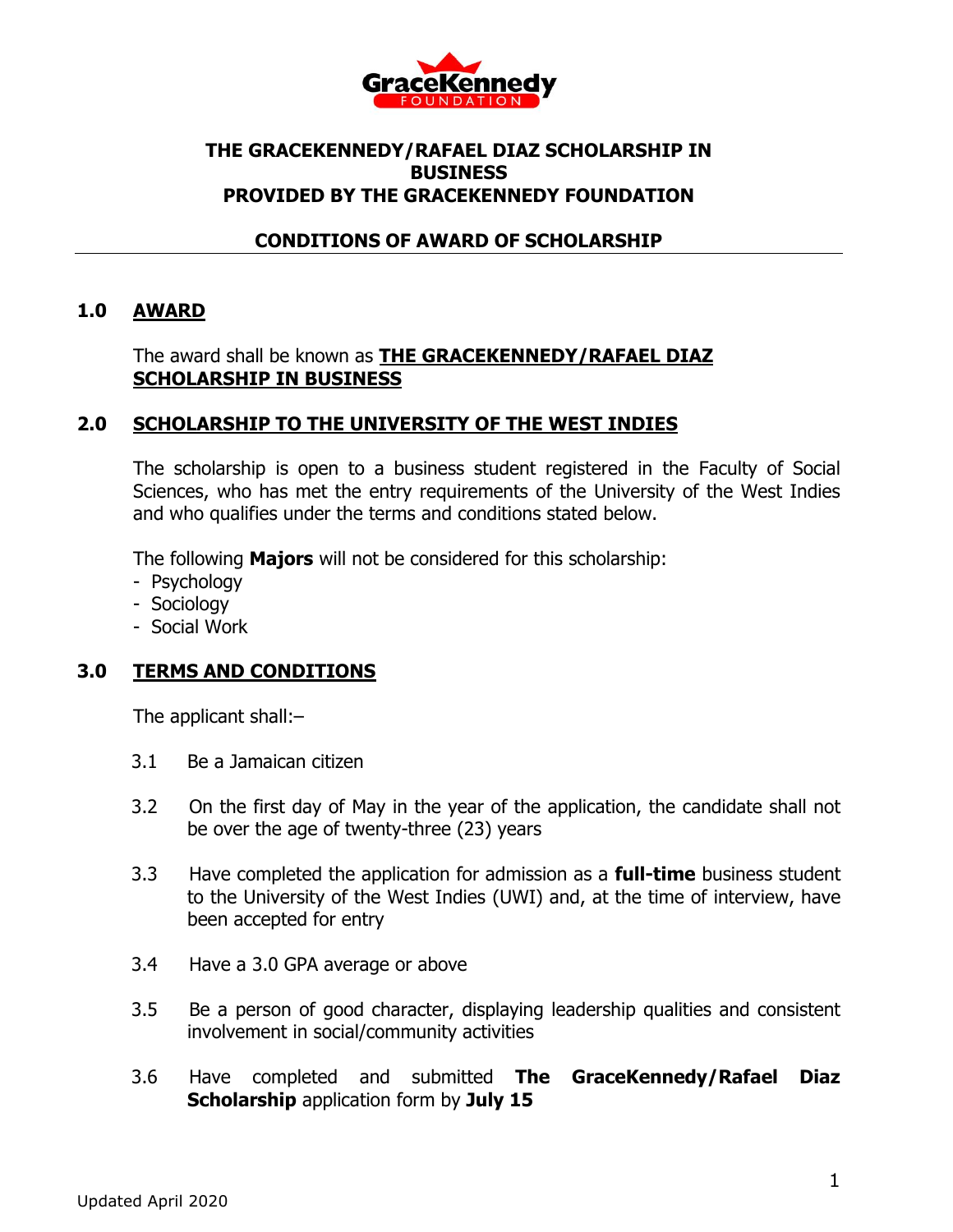3.7 Have given good and sufficient evidence that the requirements specified in 3.1 to 3.6 above have been satisfied

# **4.0 INSTRUCTIONS**

- 4.1 Supporting documents to be submitted with the application form:
	- i. A reference from a Senior Teacher/Principal at the applicant's High School or a Lecturer from the Faculty of Social Sciences (if currently enrolled in the institution)
	- ii. Academic Record: Certified copies of CSEC, CAPE & University grades. It is the responsibility of the applicant to submit all outstanding academic grades (CAPE/ Semester grades) received after July 15. These grades are to be emailed to **[gkfoundation@gkco.com](mailto:gkfoundation@gkco.com)**
	- iii. Copy of birth certificate
	- iv. Statement about career goals, leadership abilities, social & community involvement. (not to exceed 250 words)
	- v. Acceptance Letter from the University (if the applicant is a new student of the institution)

# **5.0 REGULATIONS**

- 5.1 Any candidate to whom this Scholarship is awarded shall not simultaneously hold:–
	- i. Any other substantial award; or
	- ii. Any award which would interfere with the regulations governing this **Scholarship**
- 5.2 The scholarship is valued at **JA\$400,000.00**/annum for a maximum period of three (3) consecutive years
- 5.3 The award is subject to an annual review of the applicant's academic performance, conduct and participation in social/community activities
- 5.4 The Scholarship is valid for the academic year immediately following the offer of the award and cannot be deferred for any reason